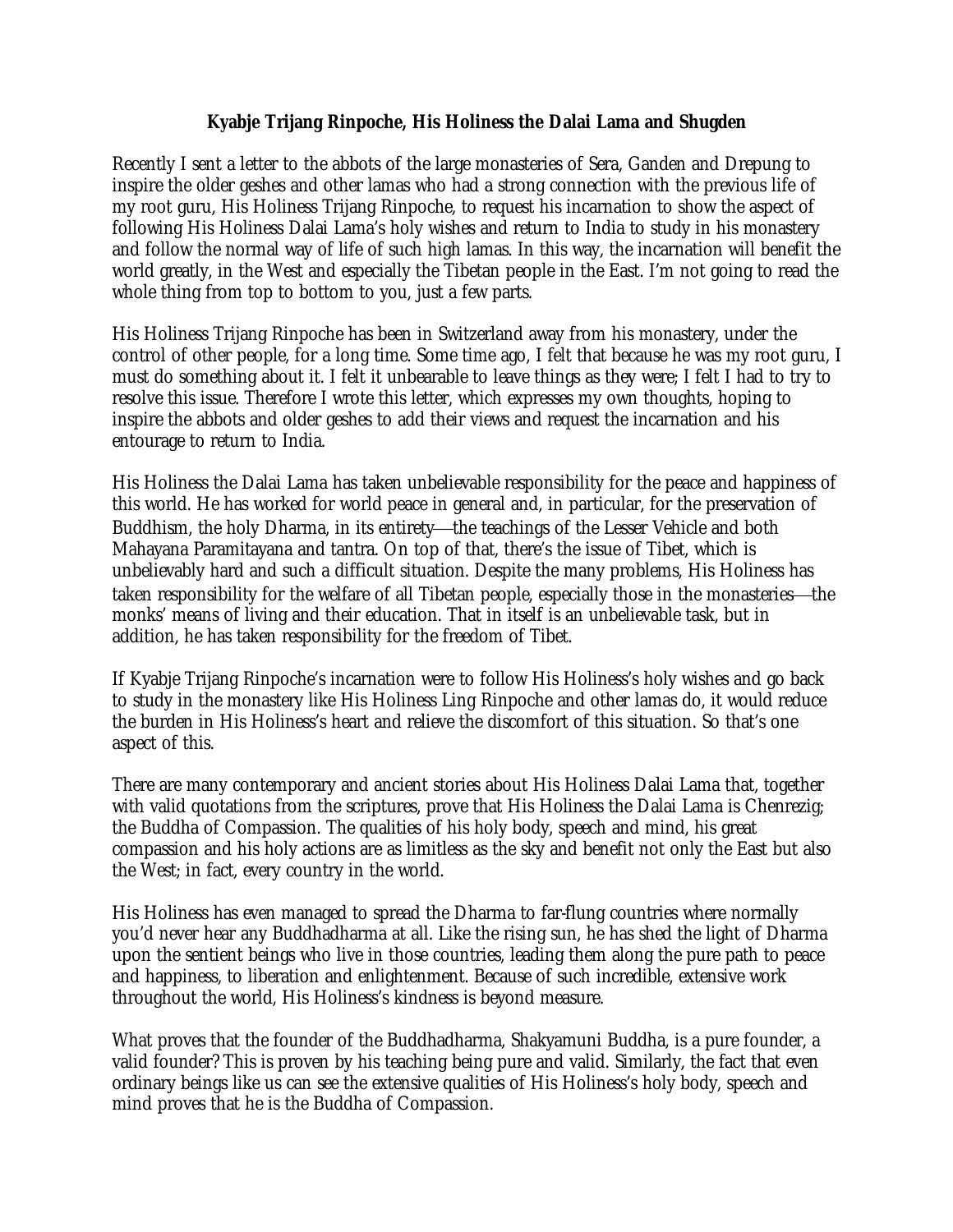Further proof that His Holiness is the Buddha of Compassion comes from Guru Shakyamuni Buddha in India, when he predicted to the bodhisattva Eliminating Defilements (Dribpa Namsäl), "The sentient beings in the Snowland of Tibet will be subdued by the Buddha of Compassion."

Guru Shakyamuni Buddha also predicted to the bodhisattva Thayä Rigchog, "The Chenrezig who is going to work for the transmigratory beings of the Snowland of Tibet is you."

Furthermore, the teachings say, "The guide of all the sentient beings in the Snowland of Tibet will hold the position of a king. The savior of Tibet, Phurgyäl Yül, is my heart disciple. His holy mind is completely clear, without obscuration, but he will work for sentient beings in a hidden manner by acting as an ordinary being."

When we meet this Chenrezig that the Buddha predicted, hear his holy speech and are guided by him with compassion, if His Holiness Dalai Lama is not that Chenrezig, who else can Chenrezig be? If His Holiness is not Chenrezig, then nobody can be Chenrezig; even those great yogis who are said to be incarnations of this buddha or that are suspect. You can't trust any other incarnation.

So, that proof relates to the ancient stories from the time of the Buddha, when he predicted that Chenrezig would be the Dharma king of Tibet and preserve Dharma and guide sentient beings in Tibet by revealing the Dharma.

However, there are also recent stories that prove the ancient stories true. When His Holiness was giving teachings at Geshe Sopa Rinpoche's center, Deer Park, in Madison, Wisconsin, recently, he said, "I have no experience, no realization of bodhicitta and no realization of emptiness." His Holiness often says that, but later, during an interview with the staff of Deer Park, somebody raised the question, "If you don't have those realizations, as you say, there must be no hope for people like us."

When His Holiness heard this, he felt incredible compassion and had to say something, so he told the people that he remembered being around Guru Shakyamuni Buddha in India. This means that he was one of the bodhisattvas who were part of the Buddha's entourage. It slipped out that he remembered being in the presence of the Buddha.

This story is connected to the previous stories about the predictions the Buddha made to those bodhisattvas and that Chenrezig would guide sentient beings in Tibet and that the bodhisattva Thayä Rigchog was in actuality Chenrezig and would be the one who would do that work in Tibet.

There are many Buddhist leaders in the world, not only those from Tibet. But amongst all these Buddhist leaders, His Holiness's deeds are beyond compare. Because of His Holiness, the Buddhadharma, the precious teaching of the Buddha, the only medicine that can eliminate the suffering of all transmigrator beings, is flourishing. His Holiness's holy actions have prevented the Buddhadharma from degenerating.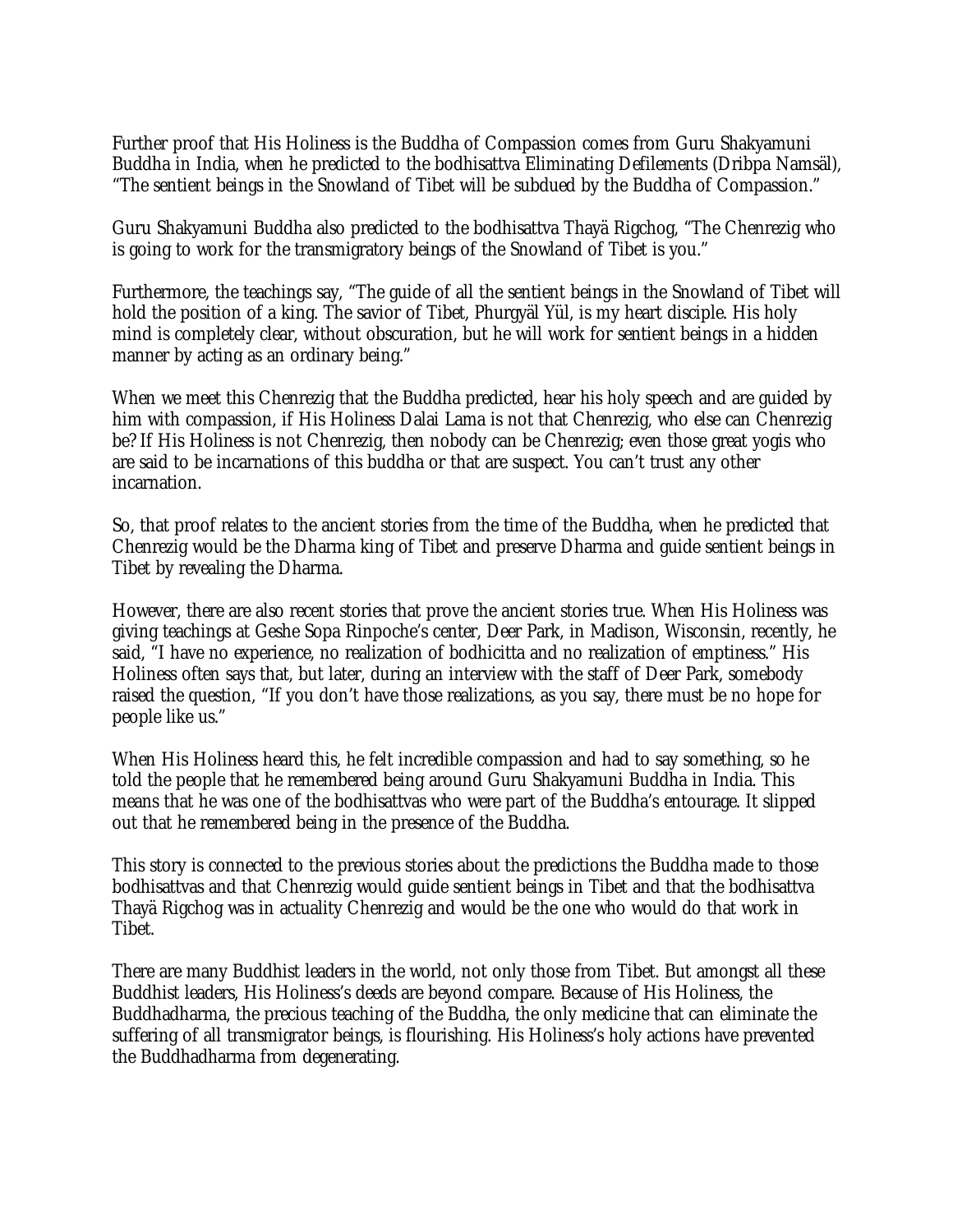Besides His Holiness having taken complete responsibility for preserving the stainless teaching of the Buddha, he has also taken full responsibility for the freedom of the six million Tibetan people in the world. His Holiness has borne great hardship to ensure that Tibetans everywhere have both Dharma and temporal freedom.

Because of all this, we must not only completely abandon any thought of giving harm to His Holiness's activities but also put every effort into helping him. The time has come for all of us together to offer His Holiness every possible service. Therefore, each of us should generate the most extensive thought of benefiting others and ourselves. In this way, please follow His Holiness's advice and wishes as much as you possibly can.

Whereas above I am asking everyone to follow His Holiness's advice, in a later paragraph I quote the sutra that says, "Bhikshus and the wise should examine my teachings like goldsmiths analyze gold, by cutting, rubbing and scorching it. Examine my teachings in the same way and then put them into practice. Do not practice Dharma on the strength of blind faith alone."

So, the Buddha himself said that we should first analyze his teachings and once we are convinced of their validity then put them into practice. We should not just blindly follow what he said simply because he said it.

We have many gurus; many virtuous friends with whom we have made a Dharma connection. You often find that, when you ask your various teachers for advice on your practice, you receive different instructions. That's quite common.

It also says in the teachings that you should not simply rely on the person giving Dharma teachings but on the Dharma itself. In other words, you should base your practice on valid teachings of the Buddha and the previous pundits' and yogis' commentaries on those teachings. Moreover, you should practice according to your own capacity. Just because something is called Buddhism or Buddhist meditation doesn't mean that you should necessarily put it into practice. Of course, your practice *should* be based on valid teachings of the Buddha and the ancient Indian pundits' and yogis' commentaries, but even then you should just practice according to your own capacity.

You have to use your own wisdom; you have to analyze. One guru tells you not to do a certain thing; another tells you to do it. Which one are you going to follow? You have to use your own wisdom. So here, in my letter to the abbots, I'm talking about the practice of this particular protector, Shugden.

Some of you may be familiar with this issue, others may not. However, whereas so far I've just been talking about general advice, where one guru tells you not to do something and another says to do it, what I'm doing is leading up to the specific issue of the practice of Shugden. One guru tells you "Don't practice this protector"; another says, "Practice this protector." You find yourself getting conflicting instructions from different gurus. How are you supposed to know what to do?

What you have to do is use your wisdom. Analyze the various instructions you have received to determine which course of action is the most beneficial for sentient beings, which creates fewest problems. Once you have reached a conclusion, practice that.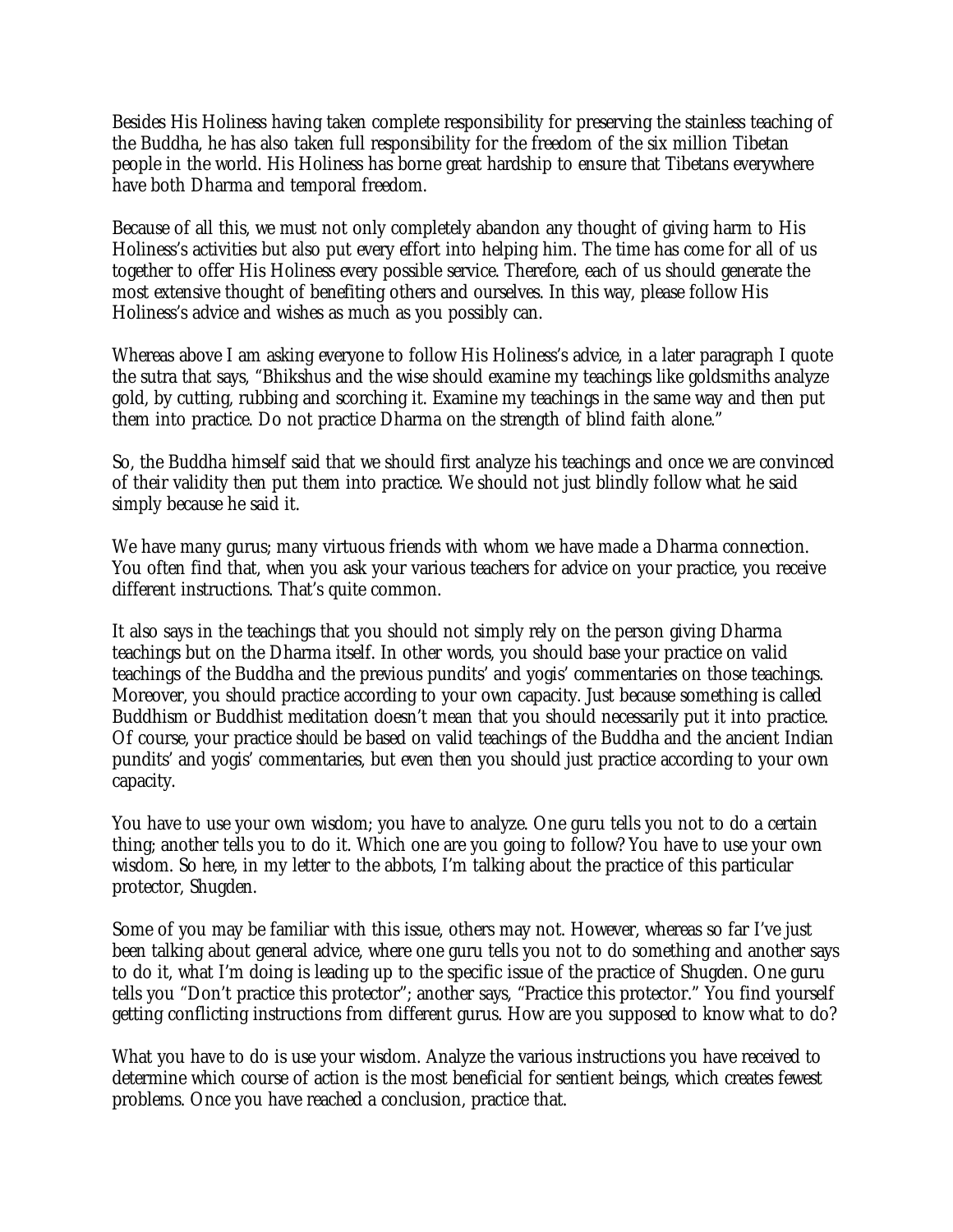The teachings also explain what to do if your guru tells you to do something that you can't do, that is beyond your capacity; something that you cannot transform into the path to enlightenment and would create heavy negative karma if you did it. For example, if your guru tells you to do something very heavy, like killing a human being, but from your side you feel that you don't have the capacity to do it, how do you handle that situation?

It is said in the teachings, "Like an actor, the one Dharmakaya, the great bliss, the ultimate guru, manifests in many different forms."

Therefore, from your side, you must look at the holy minds of all the gurus with whom you have made a Dharma connection as the great, blissful Dharmakaya. You must see them as being completely free of error and in possession of all good qualities. Your mind must look at all of them as Buddha. By keeping your mind in that view, you don't lose your guru devotion. If continuously you keep in mind that your gurus are Buddha, non-devotional thoughts, such as disbelief, anger and so forth, do not arise. It is extremely important to avoid generating negative thoughts towards your gurus because such minds create enormous obstacles not only to gaining realizations but even to temporary success. However, the Vinaya teachings say, "If your guru tells you to do something that is not Dharma, do not do it."

Also, the *Fifty Verses of Guru Devotion* says, "If you cannot do what your guru suggests, you can request permission not to do it by explaining why you can't." <sup>1</sup> Humbly, without arrogance, without thinking, "Oh, my guru doesn't know this, he doesn't know that," by looking with devotion at your guru as Buddha, humbly explain how you are incapable of doing what he asks. As skillfully as you can, try to get permission from your guru not to do what he has asked you to do.

His Holiness the Dalai Lama has said, "Special disciples and special gurus, like Milarepa and Marpa or Naropa and Tilopa, are different. In such cases, every single word that the guru says to the disciple, even if it involves killing, stealing and so forth, has to be followed exactly."

In this part of my letter, then, I am offering His Holiness Trijang Rinpoche my suggestions for dealing with various questions that arise, such as, "Perhaps His Holiness says this, but what about other lamas, who say something different?" Here I try to answer those various points. Of course, this approach can help with many things, but the particular issue here is that of Shugden.

Then I request His Holiness Trijang Rinpoche to go back to India to study in his monastery. It is extremely important that he return to his monastery to undertake deep, extensive study. The people who are preventing the incarnation from doing this are not considering the extensive benefit that he could offer sentient beings if he were allowed to develop in the normal way. They are not thinking of his future benefit to sentient beings.

At the Gelugpa meeting in Delhi in March 1999, which we, the Foundation for the Preservation of the Mahayana Tradition, helped organize, all the abbots agreed that if His Holiness Trijang Rinpoche's incarnation's holy activities were not developed in one of the great monasteries, if they were developed outside, they wouldn't count.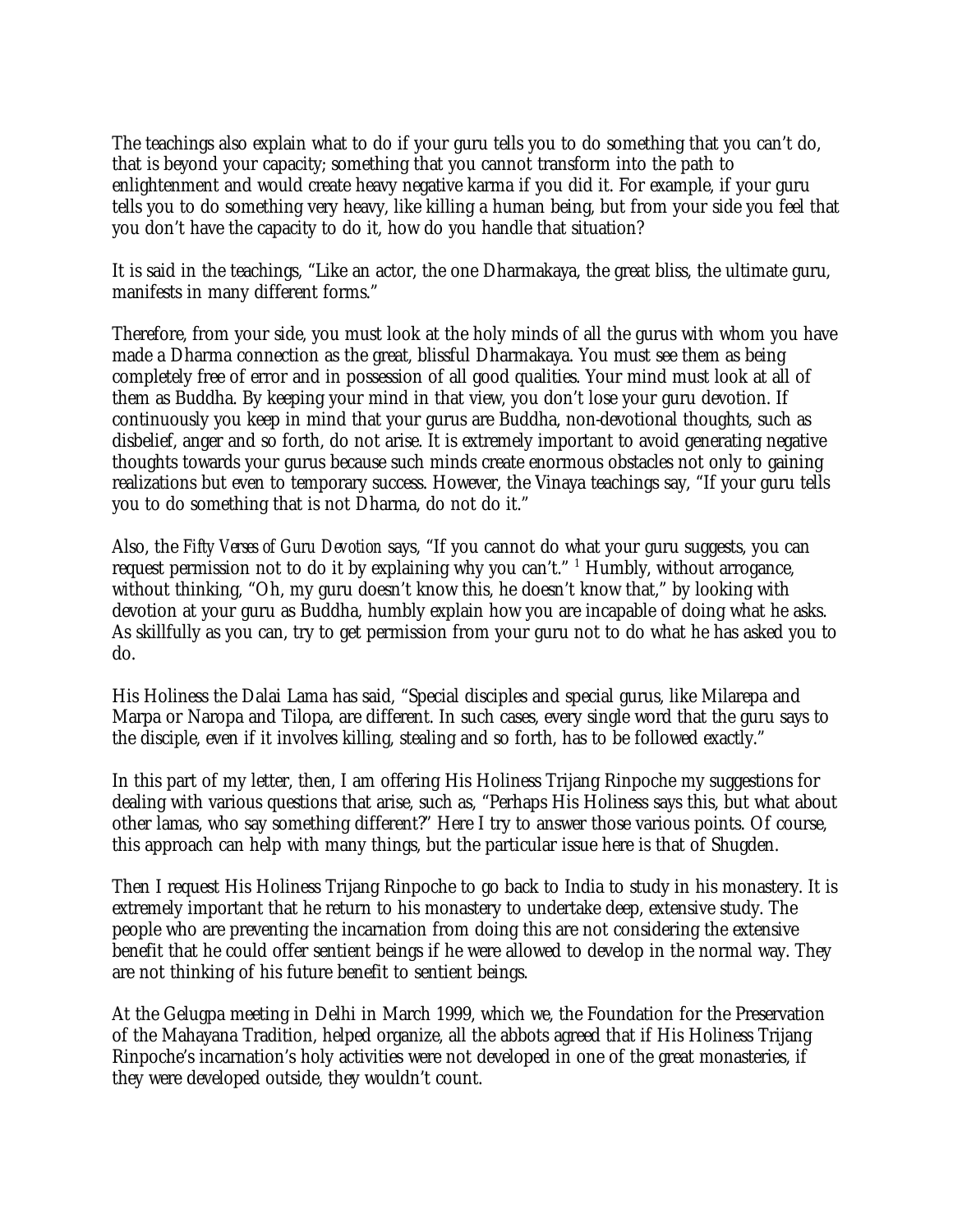Another thing is that the way things are, the Tibetan people see the incarnation as being against His Holiness the Dalai Lama. In that way, Tibetan people and others generate wrong views towards him and thus create the extremely heavy negative karma of criticizing a holy being.

Also, other people's misuse of the incarnation damages his samaya with His Holiness, which severely hinders the incarnation's ability to develop his holy actions to benefit sentient beings. Moreover, if a bad connection is made with His Holiness this time, there will be bad connections in all future lives. This hinders his ability to benefit sentient beings in future lives. Therefore, it's extremely harmful. Many sentient beings collect negative karma. Most people can understand all this. Even someone with just a little lam-rim knowledge can understand these problems.

Some people say that if you don't practice Shugden, Lama Tsongkhapa's teaching cannot be developed. The next point answers this view.

Some people think that the practice of Shugden prevents Lama Tsongkhapa's teachings from degenerating and promotes their development. But there have been many Gelug lamas who without practicing Shugden, spread Buddhadharma, spread the stainless teaching of Lama Tsongkhapa like the sky. Lamas like Their Holinesses the Thirteenth and the Fourteenth Dalai Lamas, Ling Rinpoche and Kachen Yeshe Gyaltsen—a great, well-known Tibetan lama who wrote many, many teachings and not only didn't practice Shugden but also advised against the practice.

Purchog Jampa Rinpoche, a very high lama of Sera Je Monastery and an incarnation of Maitreya Buddha, wrote against the practice of Shugden in the Monastery's constitution. Jangkya Rölpa'i Dorje and Jangkyang Ngawang Chödrön, who wrote many excellent texts, also advised against this practice, as did Tenpa'i Wangchuk, the Eighth Panchen Lama, and Losang Chökyi Gyaltsen, the Fourth Panchen Lama, who composed the *Guru Puja* and wrote many other teachings, and Ngulchu Dharmabhadra. All these great lamas, and many other highly accomplished scholars and yogis who preserved and spread the stainless teaching of Lama Tsongkhapa, recommended that Shugden not be practiced.

This point is very important, because people think that His Holiness the Dalai Lama is the only one trying to stop the practice of Shugden. Therefore, the people who are practicing it get negative towards His Holiness. But His Holiness is not the only one. There are many other high lamas who, in monastery constitutions, have advised their monasteries not to practice, or, if they are practicing, to stop. There are many, many lamas who have done this.

No other protector has become such a big issue, but this has become important because not only His Holiness the Dalai Lama has advised against it but so have many other great lamas. Therefore it is something that we have to think about.

Even though this specific issue does not concern most of you—only a few old students—everybody has to understand what I mentioned at the beginning and again in the middle: how to remain devoted to lamas who give you conflicting advice and how to get permission not to do something you have been asked to do without generating wrong views, arrogance or anger.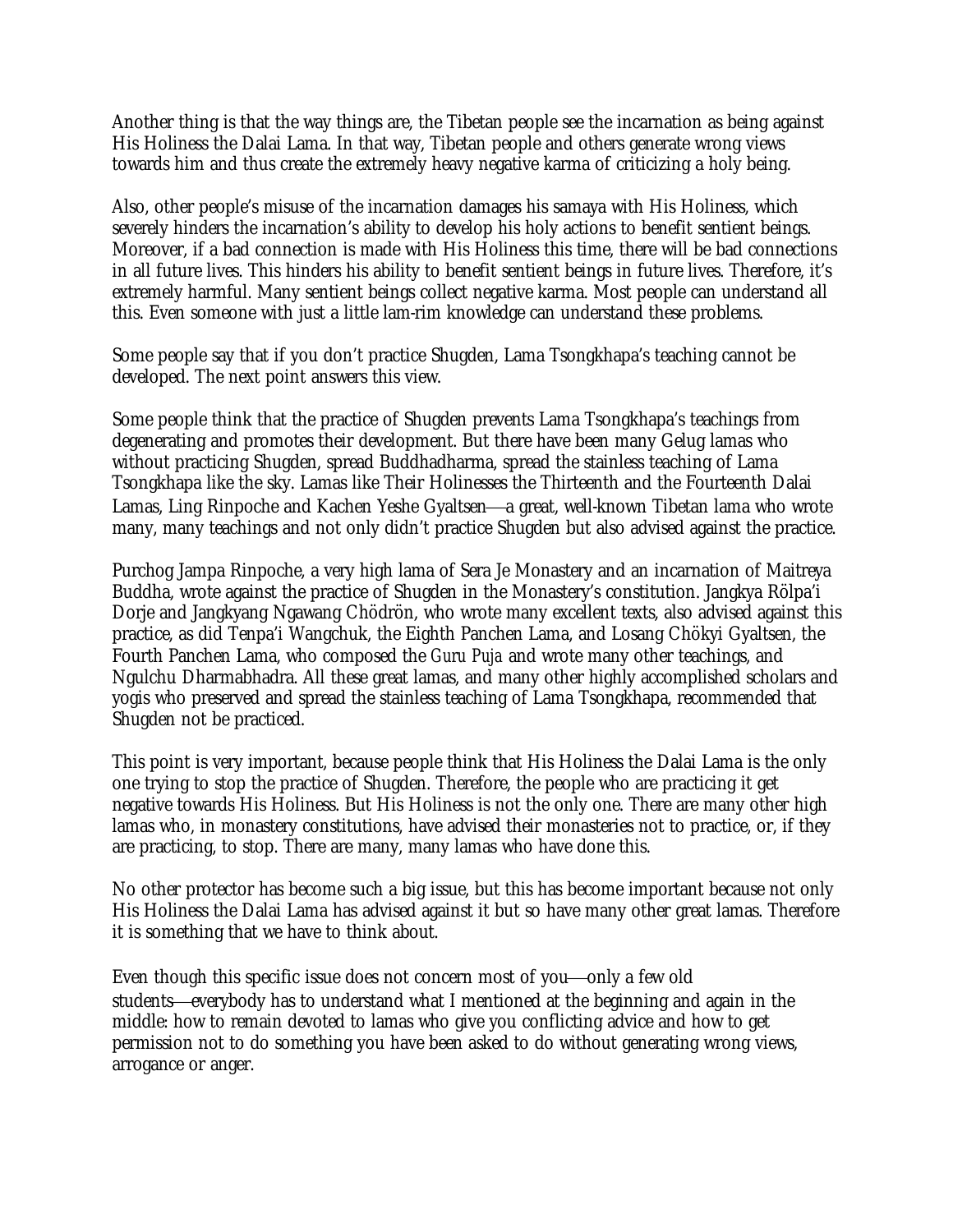My root guru, His Holiness Trijang Rinpoche; Pabongka Dechen Nyingpo, His Holiness the Dalai Lama's guru's root guru; His Holiness Song Rinpoche, from whom many of the older students received the initiation of Shugden; and the previous incarnation of Gomo Rinpoche, who has a strong connection with Istituto Lama Tzong Khapa, here in Italy, all promoted the practice of Shugden. They were all aspects of the Dharmakaya.

I myself took the initiation of Shugden from His Holiness Trijang Rinpoche. There were four of us—Lama Yeshe, Claudio Cipullo, Piero Cerri and myself. However, this initiation can be given to only three people at a time; there cannot be four. Kyabje Rinpoche had set up the altar and made all the preparations perfectly-of course, everything he did was always perfect-and was there, waiting for us. After the four of us sat down, he said, "You cannot be four; only three. Whoever has bodhicitta, who has let go of the I and cherishes others, should leave." Lama shot up immediately. I just sat there like a donkey, as if I were made of stone. So then the three of us, Claudio, Piero and I, took the initiation.

Of course, Lama and I practiced Shugden for many years. That was always the *main* thing that Lama did whenever there were problems to overcome. At the beginning of every Kopan course, Lama always did Shugden puja to eliminate hindrances. Of course, this was not Lama's principal practice. His principal practice was bodhicitta, emptiness, clear light, illusory body and so forth. The protector puja was done simply to overcome obstacles.

However, all these lamas giving different kinds of advice are all manifestations of the Dharmakaya. The point is that many great lamas who had incredible qualities and were of unbelievable benefit in Tibet, preserving and spreading the stainless teaching of Lama Tsongkhapa, advised against the practice of Shugden.

Similarly, His Holiness is of enormous benefit to sentient beings and, furthermore, has taken on the incredible burdens of his position. Therefore, it has become crucial that we support him, especially in his efforts on behalf of Tibet. This is very important and the main reason we changed—why Kopan changed; why I changed *[i.e., stopped practicing Shugden]*. As I understood how hard His Holiness works and what heavy burdens he has assumed, I changed. How could I be against His Holiness? There was no way. The only thing to do was to support, serve and help him. That's the main thing.

The next question—and here, I'm just posing hypothetical questions and giving the answers, like the debate texts do—that comes up for some people is that if the incarnation of His Holiness Trijang Rinpoche doesn't practice, the lineage of Shugden will degenerate and die out. Some people might think this because in his previous life, His Holiness Trijang Rinpoche was the main lama preserving this lineage, which had come down through his root guru, Pabongka Dechen Nyingpo. To that, I say there's no need to worry because many other people do the practice, so the lineage will not get lost.

Then, some people say that this practice should continue because it promotes wealth and prosperity in the world. In response, I say that the practice of Shugden is not necessary for wealth. There are many rich and powerful countries in the world, like Saudi Arabia and the USA, that don't practice Shugden. They haven't taken the initiation; they haven't made a commitment to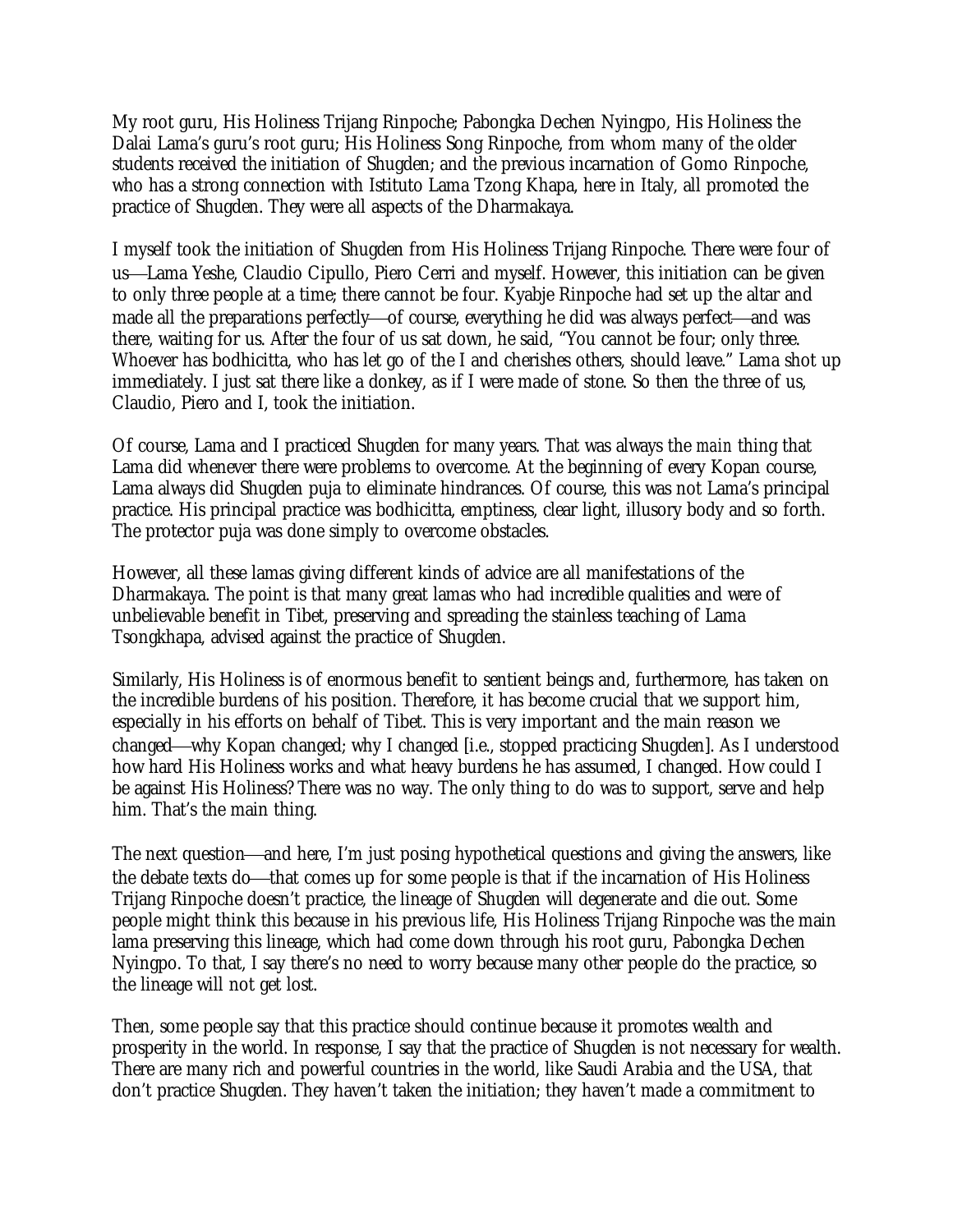practice. As everybody knows, wealth and prosperity comes from merit and virtue; from the creation of good karma.

After Guru Shakyamuni Buddha left his father's palace but before he began to practice Buddhism, he practiced Hinduism. That's not because he didn't know that Hinduism was not the way. It was to show sentient beings that his first choice was wrong and that Buddhism was the right path.

At one point, when things in Tibet became very difficult politically, His Holiness came to Dromo Geshe Rinpoche's monastery in southern Tibet. At that time the Tibetan government could not decide whether His Holiness should go on to India or back to Lhasa. So His Holiness and his ministers consulted Dromo Geshe Rinpoche's monastery's protector, the one in question. Through the oracle, Shugden said that His Holiness should not go to India. This protected Tibet for another year or for so. What I have heard is that after that experience, His Holiness would recite prayers to Shugden regularly. However, after many years of analysis, when His Holiness was about to take the initiation of Shugden, he received signs in a dream that he should not. As a result, he didn't take the initiation.

This is the same as what Guru Shakyamuni Buddha did. He first became enlightened inconceivably long ago, not, as history tells us, two-and-a-half thousand years ago in India. According to the Theravada tradition, that's what happened, but the Mahayana does not accept this—we believe he became enlightened inconceivably long ago. Therefore, as an enlightened being, how can the Buddha make a mistake? He simply practiced Hinduism to show sentient beings that it was the wrong path. This is just what His Holiness did; he practiced Shugden to show us it was wrong.

Because of His Holiness's special capacity to benefit people extensively by revealing the entire Buddhadharma in a very short time, in two or three days or even one or two hours, it is very important that he have a long, healthy life. Since His Holiness can introduce the Dharma to people in such a short time, leading them to the peace and happiness of liberation and enlightenment, the longer and healthier His Holiness's life, the more he can benefit us sentient beings. Therefore, we need to support him. That's the main point.

For example, if something were to happen to His Holiness's life, what would happen to Buddhism, especially Tibetan Buddhism? Imagine how much suffering there would be. We'd have no guide; all those monasteries would also be guideless. Everything depends on His Holiness. Like a father and mother, His Holiness is everything; not only to Dharma students but especially to Tibetans. Who would we listen to if His Holiness were not there? You can see how much suffering there'd be without him.

If Tibetan Mahayana Buddhism is lost, the complete teaching of the Buddha is lost. If there's no Tibetan Mahayana Buddhism there's no complete teaching of the Buddha. Even though there might be Chinese Mahayana and other traditions, it's only Tibetan Mahayana Buddhism that has everything—the Lesser Vehicle teachings, Mahayana sutra and Mahayana tantra; especially the complete teaching on tantra. You see how much suffering and confusion there'd be in the world. This is particularly true for Tibetans.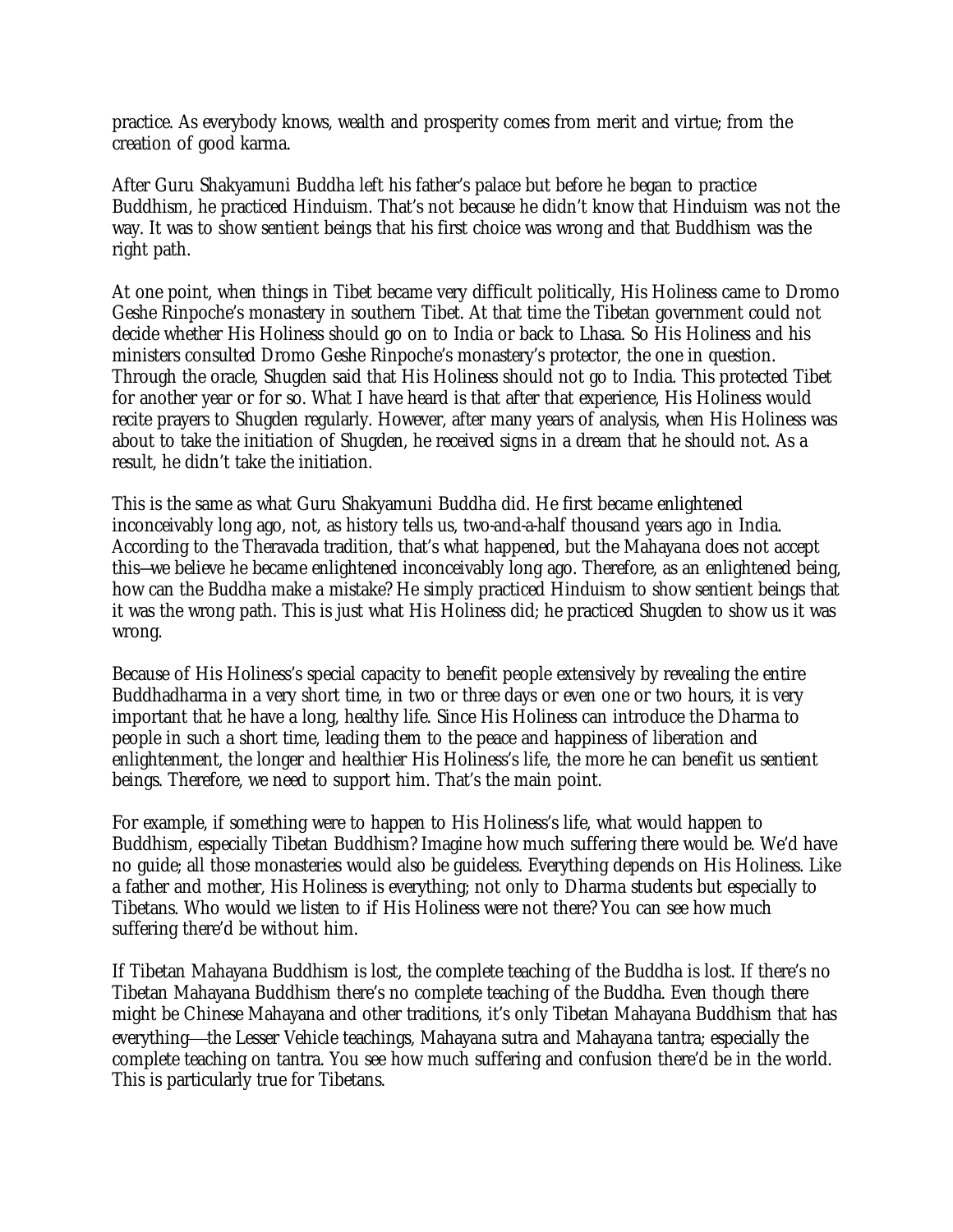Therefore, it's extremely important that you understand this. His Holiness's advice is to not practice Shugden, therefore, we have to support His Holiness and fulfill his wishes on this point. That's the essence of what I'm trying to say. I don't know whether any of you are practicing Shugden, but this is just to inform those who do not know and to clarify the situation for those who do.

Another thing is that some Tibetans and others severely criticize Pabongka Dechen Nyingpo because he practiced Shugden, making him out to be some kind of demon. However, Pabongka Dechen Nyingpo wrote incredible teachings on sutra and tantra; on Heruka, Tara Cittamani and many other topics. All these amazing teachings were written purely from his experience. So it's impossible that he can really be some kind of evil being, as those extremists accuse him of being. There's no way he could have done the negative things they say he did.

The great translator Ra Lotsawa, one of the main Yamantaka lineage holders, is supposed to have killed many people through his tantric power, but nobody regards Ra Lotsawa as bad. Tantric powers are attained on the basis of bodhicitta, the realization of emptiness and the generation and completion stages of Highest Yoga Tantra, and when you gain the powers that come with the clear light and the illusory body and do wrathful actions—for example, separating evil beings' consciousness from their body—the main point is to transfer their consciousness to the pure land. That's the end result of wrathful tantric actions. Wrathful actions like that are done to benefit other sentient beings. When dealing with evil beings through peaceful actions doesn't benefit them the only way left to benefit them is through wrathful actions. If you possess the necessary powers and qualities you can benefit others in that way with no danger to yourself. Not only *can* you but you are *supposed* to. It's part of your samaya.

There are many stories about the great yogis and living beings. For example, one great yogi called Lobpön Jampel Shenyen made soup with live worms. And when Naropa first met his guru, Tilopa, he was down by the river cooking live fish and eating them, which made him think, "This can't be Tilopa." So when he asked, "Are you Tilopa?" Tilopa said, "No." Later on, when Naropa had generated faith and again asked, "Are you Tilopa?" Tilopa said, "Yes." Anyway, great yogis can assume such aspects.

The incarnation of Kyabje Dorje Chang, His Holiness Trijang Rinpoche, is His Holiness the Dalai Lama's guru and the lama of all the Tibetan people, so it's terrible if he's hidden away in some corner as if there's something wrong with him. That's absolutely shameful. Therefore, the people around him have to think very extensively. In his previous life he performed incredibly holy actions; therefore, his present incarnation has the potential to spread Dharma in both the East and the West like the rising sun spreads light. Even just within the FPMT there are more than 120 centers in which he could spread the teaching of Lama Tsongkhapa when he finished his geshe degree. But the extent to which he can practice guru devotion and develop his holy actions depends almost entirely on his attendant.

Then in my letter to His Holiness Trijang Rinpoche I also request the incarnation that whatever sutra and tantra teachings he offered His Holiness Dalai Lama in his previous life, to please take those complete lineages from His Holiness Dalai Lama. So I request this from my heart.